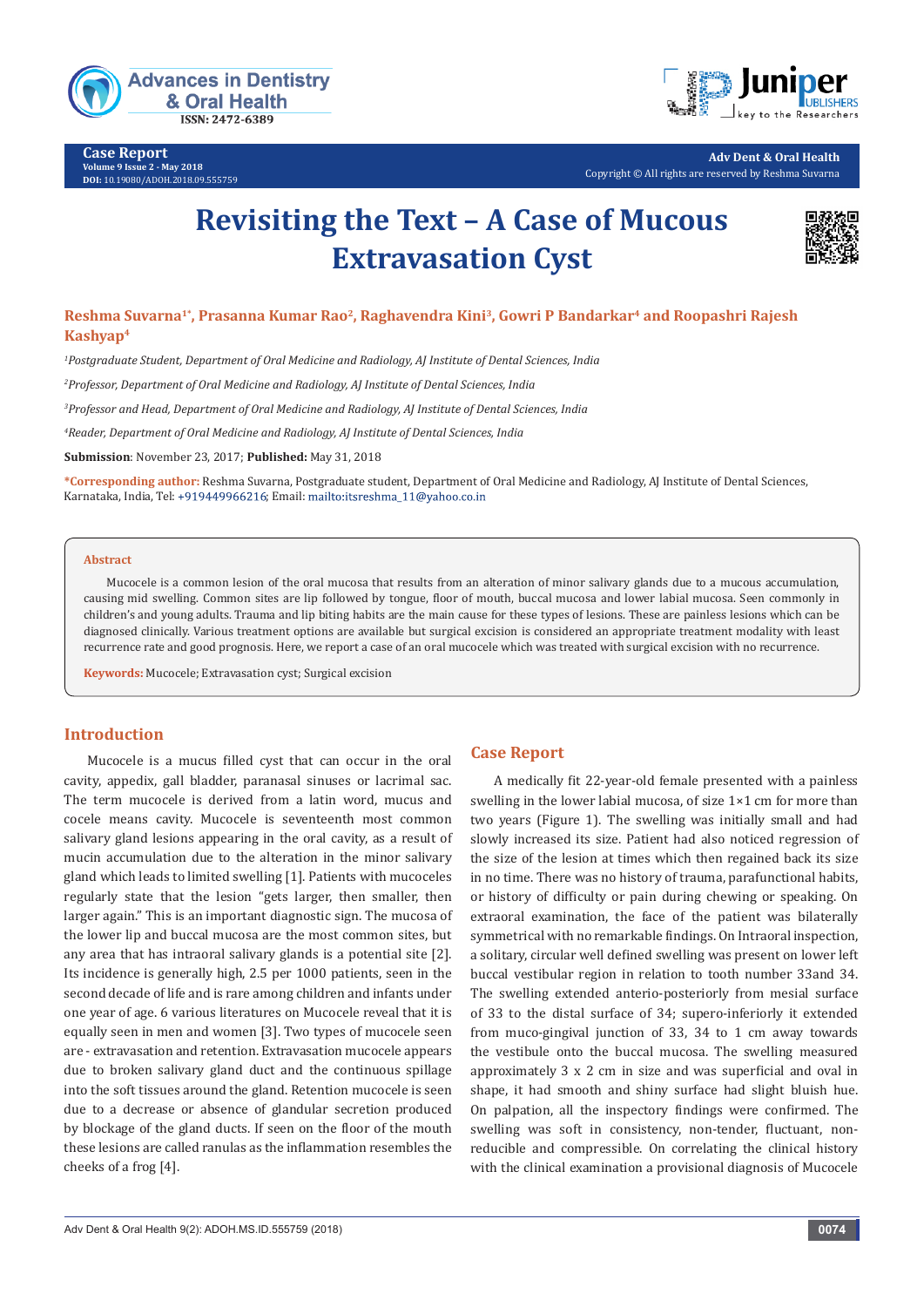on lower labial mucosa with the differential diagnosis of fibroma, lipoma and hemangioma was made. A further investigation like diascopy was found to be negative. Hence lesions of vascular origin were ruled out; therefore excisional biopsy was advised and performed (Figure 2 & 3). The histopathological finding revealed areas of severance of duct, eosinophilic coagulum and mucous

pooling (Figure 4). Correlating the clinical findings with the histopathological report a final diagnosis of Extravasation type of Mucocele in lower labial mucosa was made. Patient was examined after 1 week, post-operatively and was recalled after a period of 1 month wherein no recurrence was noted.



**Figure 1:** Lesion seen on the lower labial mucosa.



**Figure 2&3 :** Surgical excision of the lesion.



#### **Discussion**

Mucocele is a benign cystic lesion of the oral cavity that has been ranked seventeenth most common salivary gland lesion seen in the oral cavity. It is the second most common benign soft tissue tumor occurring in the oral cavity [1]. The incidence of mucoceles in the general population is 0.4% to 0.8% with mnimum differences between genders. Lower lip is the most frequently affected location, followed by the cheek mucosa and floor of the mouth [5,6]. Parafunctional habits are also one of the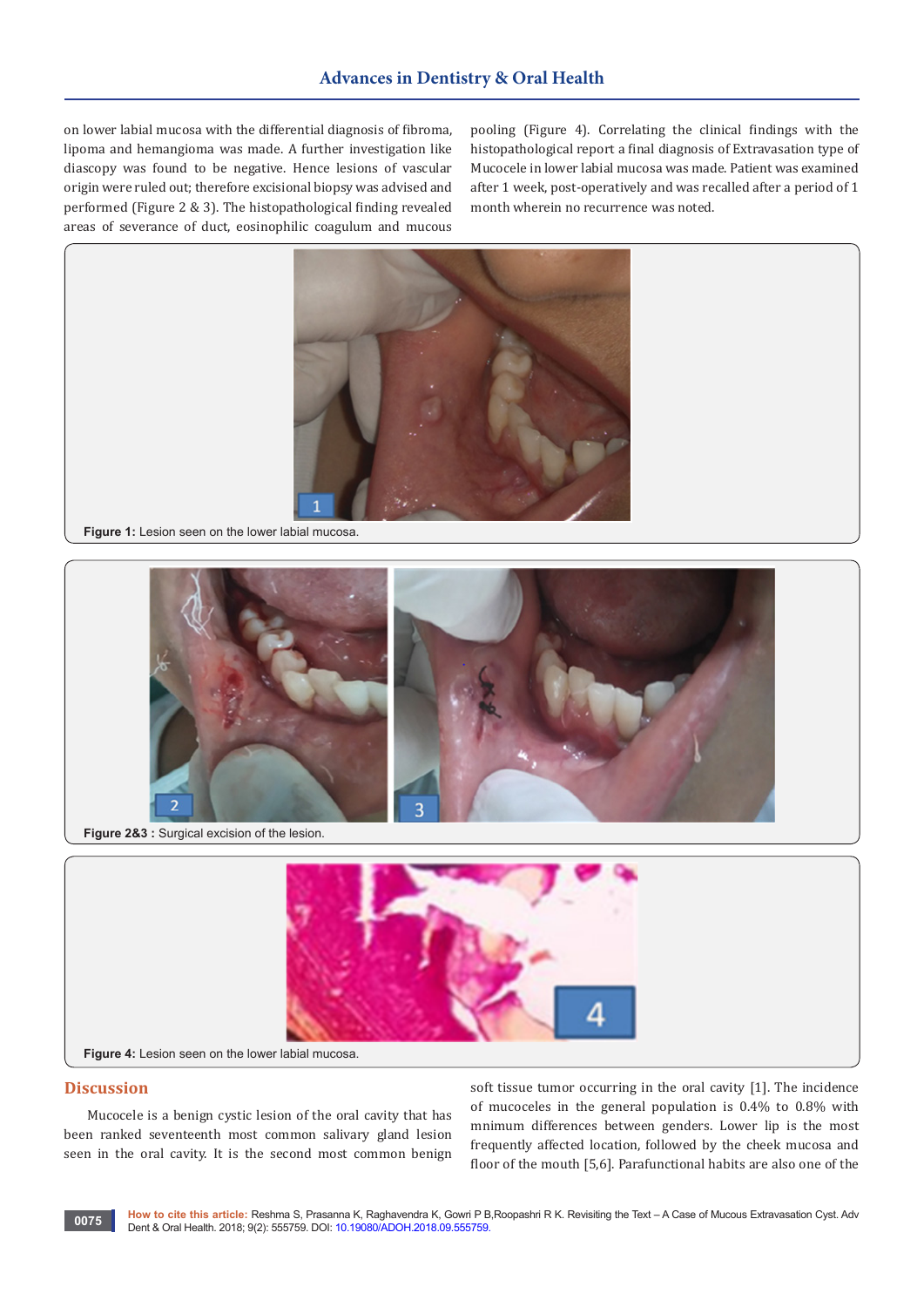aggravating factors. Two common etiological factors are trauma and obstruction of salivary gland duct. Physical trauma cause spillage of salivary secretion into surrounding submucosal tissue and inflammation becomes obvious in later stages due to stagnate mucous [7].

Extravasation mucoceles undergo three evolutionary phases. Firstly, mucous spills diffusely from the excretory duct into conjunctive tissues where some leucocytes and histiocytes are present. Granulomas are seen during the resorption phase due to histocytes, macrophages and giant multinucleated cells associated with a foreign body reaction. And finally connective cells form a pseudocapsule without epithelium around the mucosa. Retention mucoceles are formed by dilation of the duct secondary to its obstruction or caused by a sialolith or dense mucosa. Majority of retention cysts develop in the ducts of major salivary glands [8]. It depends upon the obstruction of salivary flow from secretory apparatus of the gland [1]. Mucocele lesions are devoid of epithelial lining and can also be termed as, superficial mucocele which are located under the mucous membrane and classical mucocele which are seen in the upper submucosa [1]. Diagnosis is primarily clinical; therefore, screening should be carried out properly. The appearance of mucoceles is pathognomonic [9]. Lesion location, history of trauma, rapid appearance, variations in size, bluish colour and the consistency are crucial details [4]. Palpation is helpful for a correct differential diagnosis. Lipomas and tumors of minor salivary glands present no fluctuation while cysts, mucoceles, abscess and hemangiomas show fluctuation [10]. Mucoceles are mobile lesions with soft and elastic consistency [9]. A drained mucocele would not fluctuate and a chronic mucocele with a developed fibrosis will have less fluctuation. Fine Needle Aspiration Biopsy (FNAB) is helpful. A histopathologic study is necessary to confirm the diagnosis.

Conventional treatment surgical extirpation of the surrounding mucosa and glandular tissue upto the muscle layer. With a simple incision of the mucocele the content would drain out but the lesion will reappears soon as the wound heals [11]. Small mucoceles should be removed completely with the marginal glandular tissue before suture. For larger lesions, marsupialization avoids damage to vital structures [4]. Newer treatment modalities like cryosurgery, intralesional steroid injections and  $\text{CO}_2$  laser are also used. CO<sub>2</sub> laser is a perfect surgical treatment for oral soft tissues [4]. As cut is precise and does not affect the muscle layer, leading to minimal haemorrhage and no acute inflammatory reaction [11]. The key point to avoid recurrence is to eliminate the adjacent surrounding glandular acini and removing the lesion

upto the muscle layer [4,11]. Extra care should be taken to avoid injury to the adjacent glands and ducts while placing sutures as this can be a cause for reappearance [4].

## **Conclusion**

Mucocele is the most commonly occuring benign self-limiting lesion of the oral mucosa. Trauma being the common cause and mostly seen in lower lips. Majority of these cases can be diagnosed clinically however sometimes biopsy is required to rule out any other types of neoplasm. As there is a possibility that a lesion in this location might be a tumour, hence excision is warranted for definitive diagnosis. Newer treatment options like  $\mathsf{CO}_2$  laser treatment shows increased benefits and less relapses. As these lesions are painless, it is the dentists, who figures out these lesions when the patient walks in for a routine oral screening or an unrelated dental problem.

#### **References**

- 1. [Rao PK, Hegde D, Shetty SR, Chatra L, Shenai P \(2012\) Oral Mucocele](https://www.interesjournals.org/abstract/oral-mucocele--diagnosis-and-management-934.html)[diagnosis and management. Journal of dentistry, Medicine and Medical](https://www.interesjournals.org/abstract/oral-mucocele--diagnosis-and-management-934.html)  [sciences 2\(2\): 26-30.](https://www.interesjournals.org/abstract/oral-mucocele--diagnosis-and-management-934.html)
- 2. [Dunlap Cl, Barker Bf A Guide To Common Oral Lesions. Chapter 16.](http://exodontia.info/files/Dept_of_Oral_Maxillofacial_Pathology_2006._A_Guide_to_Common_Oral_Lesions.pdf)
- 3. [Marathe S, Hebbal M, Nisa SUl, Harchandani N \(2014\) Oral Mucocele:](https://www.ijahs.net/uploads/2/6/7/7/26772457/ijahs_vol_1_issue_4_3.pdf)  [Presentation at a Rare Site with Review. Int J Adv Health Sci 1\(4\): 14-](https://www.ijahs.net/uploads/2/6/7/7/26772457/ijahs_vol_1_issue_4_3.pdf) [18.](https://www.ijahs.net/uploads/2/6/7/7/26772457/ijahs_vol_1_issue_4_3.pdf)
- 4. [Ali JA, Carrillo C, Bonet C, Balaguer J, Pe](https://www.researchgate.net/publication/244952371_Oral_mucocele_Review_of_the_literature)**ñ**arrocha M, et al. (2010) Oral [mucocele: review of the literature. J Clin Exp Dent 2\(1\): 18-21.](https://www.researchgate.net/publication/244952371_Oral_mucocele_Review_of_the_literature)
- 5. Laller S, Saini RS, Malik M, Jain R (2014) An Appraisal of Oral Mucous Extravasation Cyst Case-Mini Review. J Adv Med Dent Scie 2(2): 166- 170.
- 6. [Sukhtankar LV, Mahajan B, Agarwal P \(2013\) Treatment of Lower](https://pdfs.semanticscholar.org/811a/5bf9c3b0c6682b18df92ebbbd02e961b96ee.pdf)  [lip Mucocele with Diode Laser – A Novel Approach. Annals of Dental](https://pdfs.semanticscholar.org/811a/5bf9c3b0c6682b18df92ebbbd02e961b96ee.pdf)  [Research 2\(1\): 102-108.](https://pdfs.semanticscholar.org/811a/5bf9c3b0c6682b18df92ebbbd02e961b96ee.pdf)
- 7. Kirti C, Arundeep KL, Faraz Farrukh, Tandon Shruti, Arora Shipra, et al. (2010) Treatment of Lower Lip Mucocele with Er,Cr:YSGG Laser – A Case Report, J Oral Laser Applications 10(4): 181-185.
- 8. [Baurmash HD \(2003\) Mucoceles and ranulas. J Oral Maxillofac Surg](https://www.ncbi.nlm.nih.gov/pubmed/12618979)  [61\(3\): 369-378.](https://www.ncbi.nlm.nih.gov/pubmed/12618979)
- 9. [Bentley JM, Barankin B, Guenther LC \(2003\) A review of common](https://www.ncbi.nlm.nih.gov/pubmed/12921448)  [pediatric lip lesions: herpes simplex/recurrent herpes labialis,](https://www.ncbi.nlm.nih.gov/pubmed/12921448)  [impetigo, mucoceles, and hemangiomas. Clin Pediatr \(Phila\) 42\(6\):](https://www.ncbi.nlm.nih.gov/pubmed/12921448)  [475-482.](https://www.ncbi.nlm.nih.gov/pubmed/12921448)
- 10. [Guimarães MS, Hebling J, Filho VA, Santos LL, Vita TM, et al. \(2006\)](https://www.ncbi.nlm.nih.gov/pubmed/17014543)  [Extravasation mucocele involving the ventral surface of the tongue](https://www.ncbi.nlm.nih.gov/pubmed/17014543)  [\(glands of Blandin-Nuhn\). Int J Paediatr Dent 16\(6\): 435-929.](https://www.ncbi.nlm.nih.gov/pubmed/17014543)
- 11. [Huang IY, Chen CM, Kao YH, Worthington P \(2007\) Treatment of](https://www.ncbi.nlm.nih.gov/pubmed/17448832)  [mucocele of the lower lip with carbon dioxide laser. J Oral Maxillofac](https://www.ncbi.nlm.nih.gov/pubmed/17448832)  [Surg 65\(5\): 855-858.](https://www.ncbi.nlm.nih.gov/pubmed/17448832)